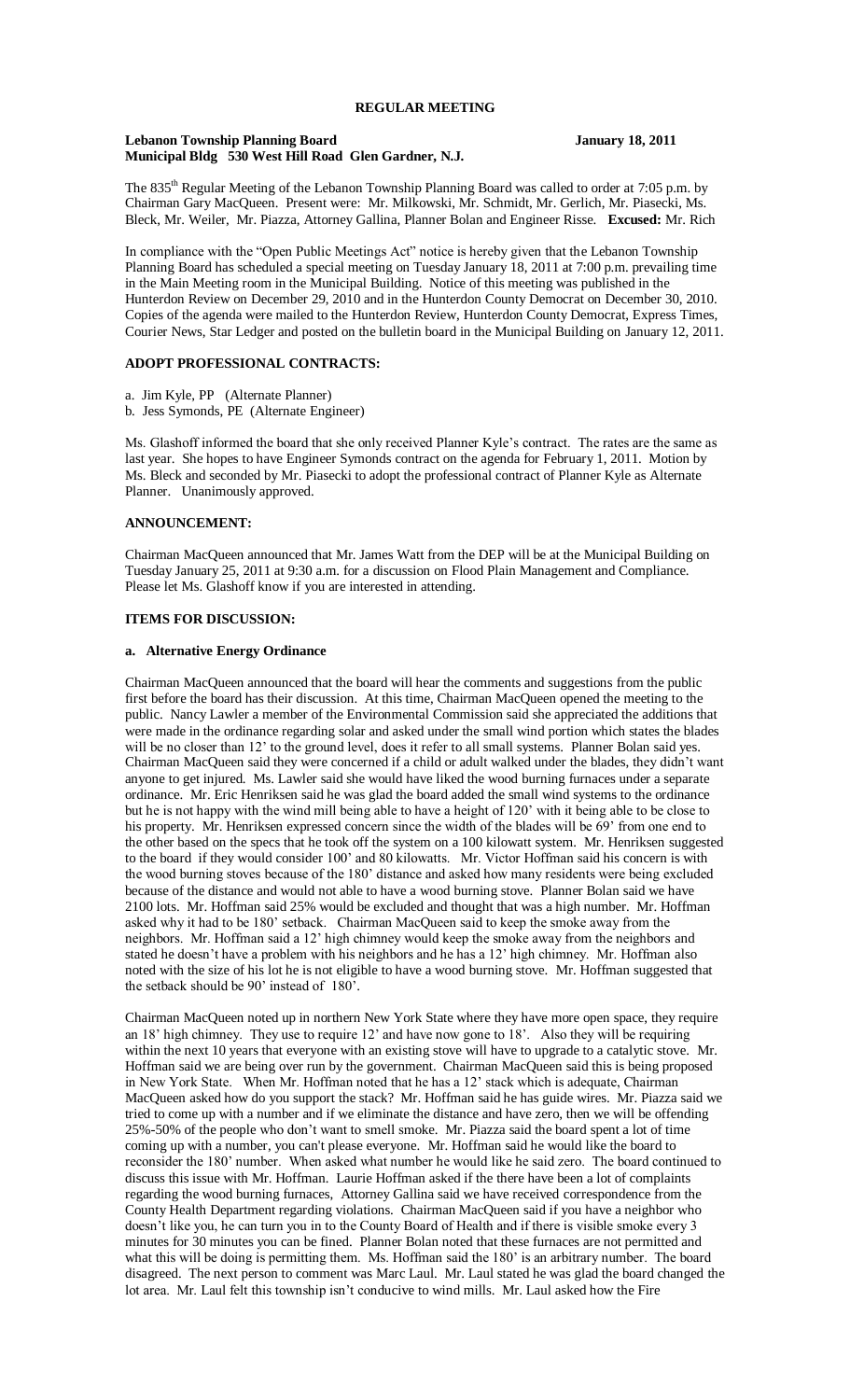#### **Lebanon Township Planning Board January 18, 2011 Page 2**

Department will know if you have a wind mill or solar panels since it is a secondary power source. The power can be down, but since this is a secondary source it will still be in use and someone could get electrocuted. Mr. Laul said you can not turn off solar power and some fire department will not respond if there is solar power in place, because you can not turn it off. Mr. Laul referred to having a tracker system. This way you can have a disconnect and then you know it is safe to go inside. Mr. Laul said this needs to be addressed since it is a safety issue.

Mr. Laul went on to say that he works in energy efficiency and energy is becoming scarce. We only have 50 years of nautical material left. We will run out of oil in 4 years which is a very conservative number. That's after going to \$10.00 per gallon. Mr. Laul said you can have either a Phrase I or Phase II wood boiler. The Phase II wood boilers are a third less in smoke then your wood stoves. You can get a \$1500.00 tax credit for installing one. Mr. Laul noted that 5 colleges have converted their entire campuses to biomass and are now saving millions of dollars. At the conclusion of Mr. Laul's comments, Mr. Piazza asked about the existing stoves that people have and if they have to be replaced are they grandfathered when they have to put in a new stove. Attorney Gallina said not generally. If they are in violation of the ordinance and don't meet the standards in the ordinance then they would have to get variance relief. Attorney Gallina said if you are replacing the entire structure since it was non-conforming you will need to get a variance. If you are only replacing parts then no you don't need a variance. Mr. Schmidt asked if the wording could be the same as with a house trailer stating if you replace it with the same size you don't need a variance, if it is larger then the existing then you would need a variance.

Mr. Schmidt referred to the safety with the solar power and said he had gone to a seminar and there was someone there from Donaldson Farm and when you are hooked to the grid once power goes of at the grid then your power is off. Mr. Laul said it depends, you can have two different types of installs, one that is driven by the power grid and the power company owns it and you buy it back from them or if you personally buy it and you personally install it then you can power it as a private resident. You would have a different meter at your home which works as a check valve. Mr. Laul said the line is live until it gets down to the meter. Regardless of which one you have it is still a live install down to the converter and then to the meter.

Anthony Casale said he agreed with everything Mr. Laul said. Mr. Casale thanked the board for all the revisions even though he didn't agree with all of them. Mr. Casale said he would rather see a separate ordinance for the wood burning furnaces and disagreed with the comment that wood burning boilers are not allowed in the Township because applications have been made to the Board of Adjustment and the board determined that wood burning stoves are a customary accessory use in the Township even though it is not in the zoning ordinance book. Attorney Gallina said if it isn't allowed then it is prohibited. Attorney Gallina said that they only had one application before the zoning board which was an appeal and it was only limited to that application per the facts that were presented in that application. Attorney Gallina noted that the board did not make a generalization. Mr. Casale asked what the concerns were that solar and wind mills with the abandonment section of the ordinance. Mr. Casale mentioned a few others items he was concerned with.

Mr. Lyle Garcia was the next person to make comments on the ordinance. Mr. Garcia commended the board for the 8 changes that were made to the ordinance since the last meeting. Mr. Garcia also asked about the abandonment clause in the ordinance and wanted to know why it was needed. He also felt there were too many restrictions in the ordinance. Mr. Garcia said he was looking at having either wind or geothermal and noted that geothermal was not mentioned in the ordinance. Regarding setbacks for the outdoor stoves and wanted to know what the manufacturer recommends. Mr. Garcia stated that he didn't think the manufacturer would have something that wasn't safe and didn't think a manufacturer would recommend 180' setback. Mr. Garcia said he received from the Tax Assessor data by count of the properties in the Township which show 500 properties under 1 acre out of 2600. There are another 636 properties 2 acres are less. 40%-50% of the properties are 2 acres or less and with 180' setback and almost half of the people in the Township would have a problem or make it impossible for someone to have a wood burning furnace. Mr. Garcia took issue with the fact that the ordinance had not been made available to the public ahead of time. Mr. Garcia asked about having the information in the newsletter. Ms. Glashoff said that the newsletter only comes out quarterly and that the agenda and the minutes once approved are posted on the Planning Board's section on the Township's website. Mr. Garcia thanked the board for hearing his comments. Mr. Locker said he has been coming to meetings along with Nancy Darois and knows how much time the board has spent on this ordinance.

At this time, Chairman MacQueen announced that the public portion of the meeting is closed. Mr. Schmidt referred to the color of wind mills and said he called a few manufacturers and asked if you can get any color you want. They all said no, one does earth tones and the other does metallic galvanized. You can't order from a manufacturer any color you want. Mr. Schmidt said there was a lot of discussion regarding the wood burning furnaces and being able to burn year round and he was one that didn't want year round burning. Mr. Schmidt in an area like Bunnvale where the lots are a quarter acre in size and every third lot had an outdoor wood burning furnace, in summer when it is hot you would create a smoke screen. Some people have said their neighbors don't have a problem with the burning but you never know who your neighbors will be. We have to be considerate of everyone. Mr. Schmidt referred to the setbacks with the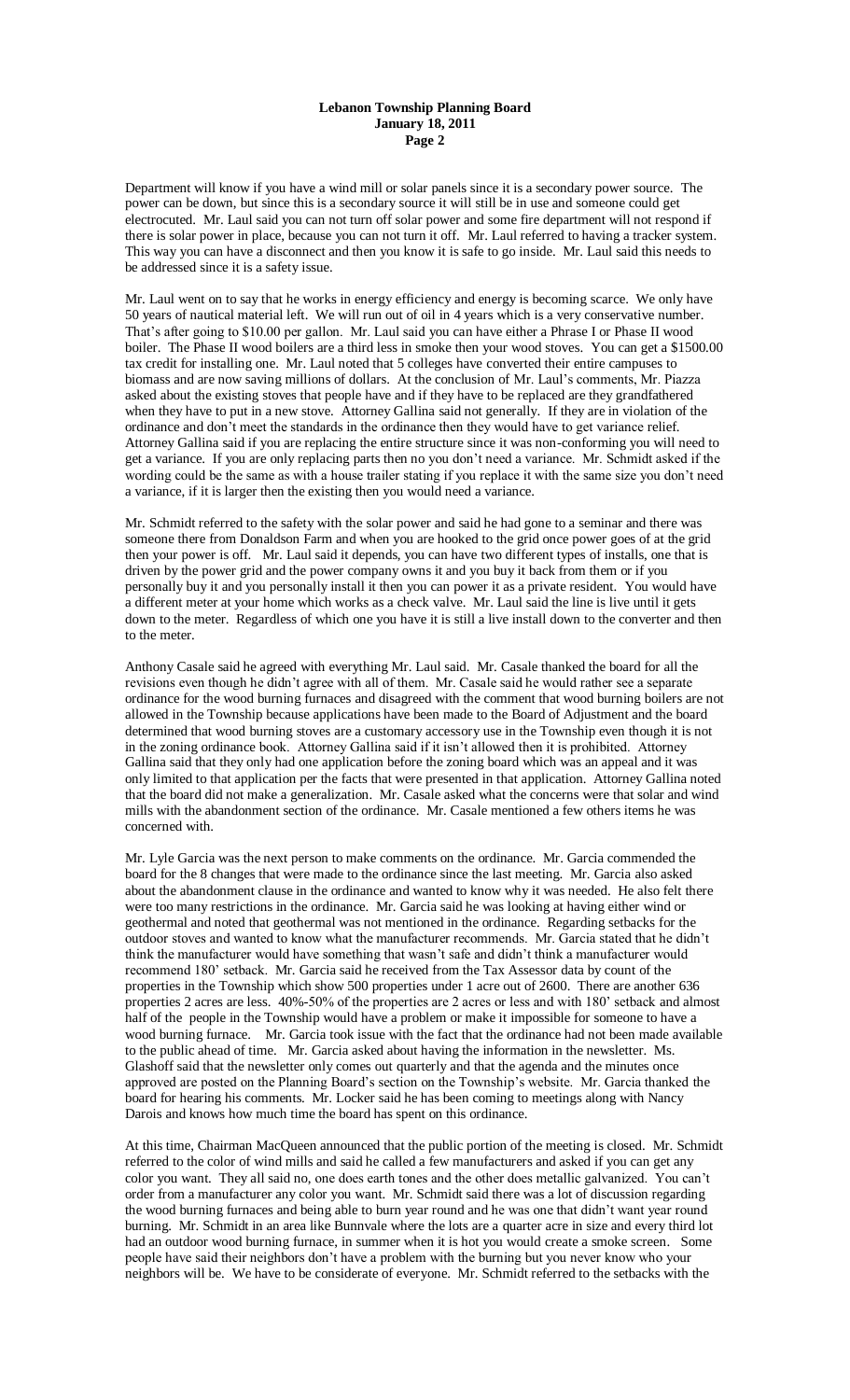### **Lebanon Township Planning Board January 18, 2011 Page 3**

wind mills and said if a wind mill fell, you can't have it falling on your neighbor's property. Mr. Gerlich said the board has worked hard and long on this ordinance and feels the board has done a good job and with the changes that were made make this ordinance even better. Mr. Piasecki said there has been a lot of effort and compromise put into this ordinance. Mr. Piasecki said he agreed with the comments made by Mr. Henriksen. Mr. Piasecki felt the 180' setback was a compromise from what originally had been suggested during the board's discussions. Also, the setback being proposed was a fair one. Mr. Piasecki said he would like to know more about the issue safety with shutting off power with the solar and he agrees that wood boilers should not be allowed to operate all year long. Ms. Bleck agreed there has been a lot of effort into putting this ordinance together along with many compromises among the board members. Ms. Bleck said she was glad that there will be a grandfathering clause in the ordinance but if a resident needed a new burner they wouldn't be protected by the grandfathering clause. Mr. Weiler said there was a lot of compromising amongst the board with some members not being happy and was also glad the grandfathering clause will be in the ordinance. Mr. Piazza stated it was important to have the 180 foot distance with the wood burning furnaces and he likes the grandfathering clause but would like it to cover even when you have to replace the boiler. Mr. Milkowski said he understands the board has been working on this ordinance for a long time but the board is so close, don't stop now.

Chairman MacQueen thanked everyone for coming to the meeting this evening and giving their comments and thoughts on this ordinance. Chairman MacQueen said that a couple of years ago the Zoning Officer spoke to him and Chairman Terzuolo from the Zoning Board on the issue of wood burning furnaces. Chairman MacQueen said they set up sub-committees to work on Home Occupations and Alternative Energy. The committees consisted of members from the Planning Board and Zoning Board along with the Planner and Zoning Officer. Chairman MacQueen stated at one point they were discussing 5 acres and 200 foot setbacks if not more. Chairman MacQueen said the committee on Alternative Energy met with some boiler people. One person told the committee if you want the ultimate heating, environmentally friendly boiler you put up a 35' chimney. Most of the boiler recommendations were for 12'. The board stayed with 12' because they thought it was a good common sense approach. The new boilers are very efficient. Chairman MacQueen referred to the person who came before the Zoning Board and was very knowledgeable on the subject. Planner Bolan said she was able to comply with this ordinance and agreed not to use it from April  $30^{th}$  to October 1<sup>st</sup>. Chairman MacQueen said there were many complaints when she would start up the boiler because of the smoke and noted she was in compliance.

Mr. Piazza said there are members on the board that have a problem with the grandfathering not covering existing boilers if they have to be replaced and he would like to see that changed. Mr. Piazza said he would not be able to vote in favor otherwise. Attorney Gallina said you would have to have some specialized wording in the ordinance to cover it. Planner Bolan said it would have to be in the same location as the existing boiler when replacing it. During the discussion there was concern with the setbacks, Mr. Milkowski suggested that as long as they don't go any closer to the property line it won't be a problem. The board continued with their lengthy discussion, Mr. Gerlich said there is still the concern with the solar panels with what Mr. Laul said that you can't shut them off. We should consider having something in the ordinance that someone with solar has a sign stating they have solar so when the Fire Department comes they are aware of the solar panels for safety reasons. The codes don't address this issue at the present time. Since there were a few people in the public that wanted to make a comment, Chairman MacQueen asked for a motion to reopen to the public. Motion by Mr. Piazza and seconded by Ms. Bleck to re-open the public portion of the meeting.

| <b>ROLL CALL</b> | <b>Yes:</b> Mr. Milkowski | Ms. Bleck  | No: Mr. Gerlich | <b>Absent</b> : Mr. Rich |
|------------------|---------------------------|------------|-----------------|--------------------------|
|                  | Mr. Schmidt               | Mr. Piazza | Mr. Piasecki    |                          |
|                  | Mr. MacOueen              | Mr. Weiler |                 |                          |

Mr. Wunder said he agreed with Mr. Piazza regarding the grandfathering for the boilers and was glad the board would have it in the ordinance. Mr. Hoffman asked if you replace your boiler and it is bigger than the existing one will you have to go to the Zoning Board. Chairman MacQueen said Attorney Gallina and Planner Bolan will work on the wording so you won't have too. The ordinance will come back to the Planning Board at their next meeting on February  $1<sup>st</sup>$  before going to the Township Committee. Mr. Gerlich explained to the public the process regarding ordinances that come from the Planning Board. Mr. Casale had a comment. At the conclusion of the public comments, motion by Ms. Bleck and seconded by Mr. Piasecki to close the public portion of the meeting. Unanimously approved.

At the conclusion of the board's discussion, Planner Bolan and Attorney Gallina will work on the wording for the grandfathering along with any other revisions to the ordinance and have it ready for the next meeting on February 1<sup>st</sup>. Mr. Piazza asked that the committee get a copy of the revised ordinance ahead of time before it officially goes to the Township Committee for Introduction. Ms. Glashoff said once she receives the revised ordinance she will give copies to the Committee. Also, Ms. Glashoff asked the public present to contact her mid week before the next meeting regarding getting a copy of the revised ordinance.